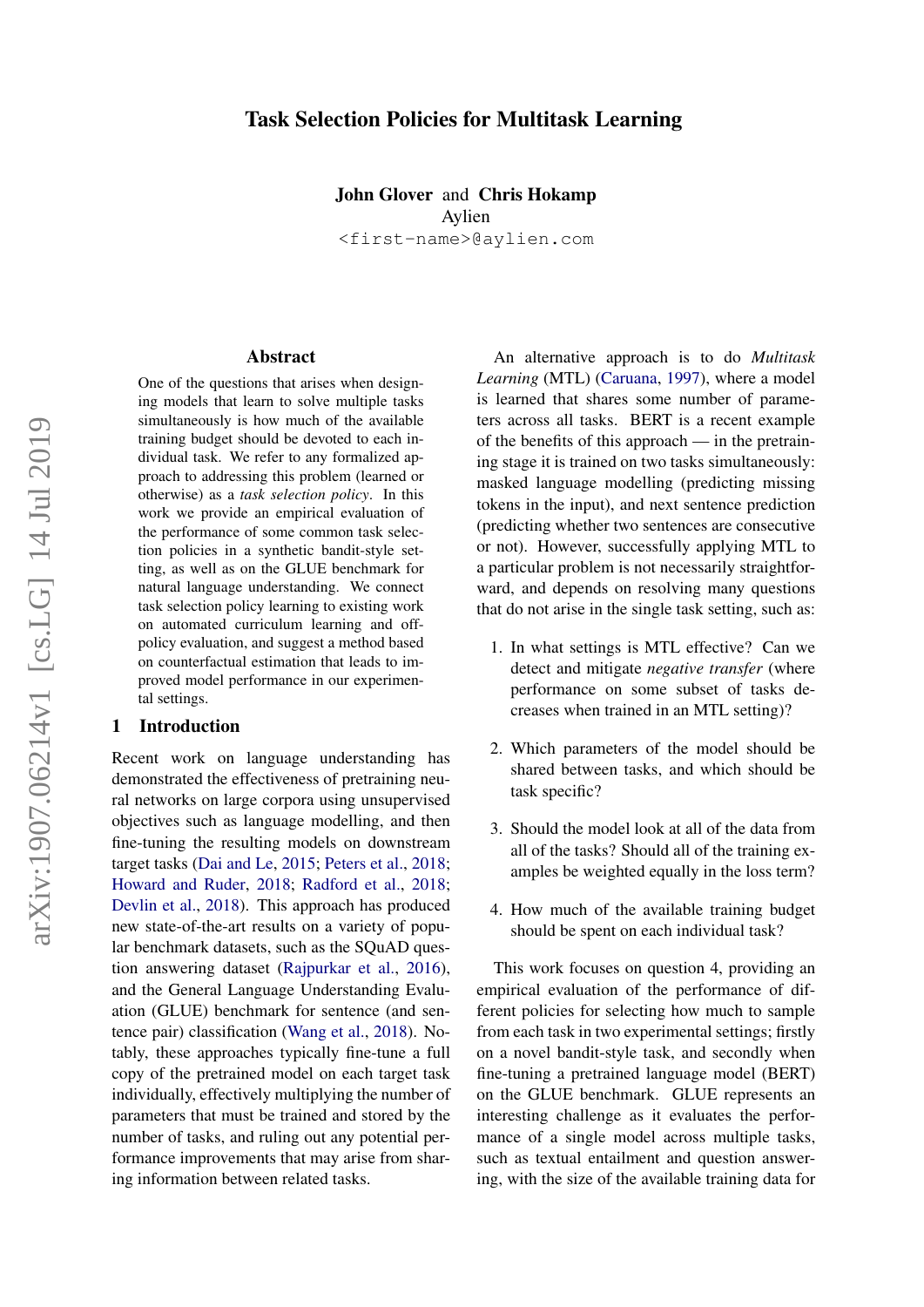different tasks spanning multiple orders of magnitude. We find that policies based on common heuristics such as sampling tasks uniformly at random [\(Wang et al.,](#page-10-0) [2018;](#page-10-0) [Subramanian et al.,](#page-9-4) [2018\)](#page-9-4) or proportionally to their size [\(Phang et al.,](#page-9-5) [2018\)](#page-9-5) are not able to match the performance of finetuning models for each individual task.

We also show that this problem can also be viewed through the lens of *curriculum learning*. We evaluate a previous method for automated curriculum learning [\(Graves et al.,](#page-8-3) [2017\)](#page-8-3), but find that on our tasks it does not perform significantly better than a random policy. However, when learning a policy using counterfactual estimation [\(Bottou](#page-8-4) [et al.,](#page-8-4) [2012\)](#page-8-4), we are able to approach performance parity with the task-specific models.

# 2 Related Work

Multitask learning has been studied extensively, and can be motivated as a means of inductive bias learning [\(Caruana,](#page-8-5) [1993;](#page-8-5) [Baxter,](#page-8-6) [2000\)](#page-8-6), representation learning [\(Argyriou et al.,](#page-8-7) [2007;](#page-8-7) [Misra et al.,](#page-9-6) [2016\)](#page-9-6), or as a form of learning to learn [\(Bax](#page-8-8)[ter,](#page-8-8) [1997;](#page-8-8) [Thrun and Pratt,](#page-10-1) [1998;](#page-10-1) [Heskes,](#page-9-7) [2000;](#page-9-7) [Lawrence and Platt,](#page-9-8) [2004\)](#page-9-8). In the context of natural language processing, MTL has been used to improve tasks such as semantic role labeling [\(Col](#page-8-9)[lobert and Weston,](#page-8-9) [2008;](#page-8-9) [Strubell et al.,](#page-9-9) [2018\)](#page-9-9), and machine translation [\(Luong et al.,](#page-9-10) [2016;](#page-9-10) [Fi](#page-8-10)[rat et al.,](#page-8-10) [2016;](#page-8-10) [Johnson et al.,](#page-9-11) [2016;](#page-9-11) [Hokamp](#page-9-12) [et al.,](#page-9-12) [2018\)](#page-9-12), and to learn general purpose sentence representations [\(Subramanian et al.,](#page-9-4) [2018\)](#page-9-4). One of the best performing models on the GLUE benchmark at the time of publication [\(Liu et al.,](#page-9-13) [2019\)](#page-9-13) combines MTL pretraining (BERT) with MTL fine-tuning on the GLUE tasks, although the model also incorporates non-trivial task-specific components and additional training using knowledge distillation [\(Hinton et al.,](#page-9-14) [2015\)](#page-9-14).

However, MTL in NLP is not always successful — the GLUE baseline MTL models are significantly worse than the single task models [\(Wang](#page-10-0) [et al.,](#page-10-0) [2018\)](#page-10-0), [Alonso and Plank,](#page-8-11) [2016](#page-8-11) only find significant improvements with MTL in one of five tasks evaluated, and the multitask model in [Mc-](#page-9-15)[Cann et al.,](#page-9-15) [2018](#page-9-15) does not quite reach the performance of the same model trained on each task individually.

One way to approach the question of how much training budget to spend on each task is to view this as a curriculum learning problem [\(Elman,](#page-8-12)

[1993;](#page-8-12) [Bengio et al.,](#page-8-13) [2009\)](#page-8-13). [McCann et al.,](#page-9-15) [2018](#page-9-15) show the importance of using the correct curriculum to train their multitask model. [Graves](#page-8-3) [et al.,](#page-8-3) [2017](#page-8-3) treat curriculum learning as an adversarial multi-armed bandit problem [\(Auer et al.,](#page-8-14) [2002;](#page-8-14) [Bubeck and Cesa-Bianchi,](#page-8-15) [2012\)](#page-8-15), and show that the learned policies can improve the performance on language modeling and the bAbI dataset tasks [\(Weston et al.,](#page-10-2) [2015\)](#page-10-2). Probably the most similar recent work to ours is AutoSeM [\(Guo](#page-8-16) [et al.,](#page-8-16) [2019\)](#page-8-16), where they first learn to select useful auxiliary tasks, then learn an MTL curriculum over them using Bayesian optimization. Our work differs in the methods used (we use counterfactual estimation to learn the curriculum), as well as in the learning objective — [Guo et al.,](#page-8-16) [2019](#page-8-16) focus on the improving a *single* target task by incorporating auxiliary tasks, where as we seek to jointly maximize the performance of a set of target tasks.

Counterfactual estimation [\(Bottou et al.,](#page-8-4) [2012\)](#page-8-4) tries to answer the question "what would have happened if an agent had taken different actions?", and so is closely related to the problem of offpolicy evaluation in the context of reinforcement learning<sup>[1](#page-1-0)</sup>. This setting presents an added set of challenges to on-policy evaluation, as an agent only has partial feedback from the environment, and it is assumed that collecting additional feedback is either not possible or prohibitively expensive. Typically approaches to off-policy evaluation are based on either modeling the environment dynamics and reward, using importance sampling, or a combination of the two [\(Precup et al.,](#page-9-16) [2000;](#page-9-16) [Peshkin and Shelton,](#page-9-17) [2002;](#page-9-17) [Dudik et al.,](#page-8-17) [2011;](#page-8-17) [Swaminathan and Joachims,](#page-9-18) [2015a;](#page-9-18) [Jiang and Li,](#page-9-19) [2015\)](#page-9-19).

### 3 Task Selection Policies

We consider the case where we have a set of  $N$ learning tasks. Each task is a distribution  $D_k$  $(k \in \{1, \ldots, N\})$  over samples x from the input space  $X$ . In the supervised case for example, x may be composed of  $(x, y)$  pairs, where x is an input example or sequence and  $y$  is a target label or sequence. These individual samples x are typically grouped into batches of multiple samples from the same task, we also refer to these batches as samples for convenience.

<span id="page-1-0"></span><sup>&</sup>lt;sup>1</sup>Counterfactual estimation has also been studied under the names "counterfactual reasoning" and "learning from logged bandit feedback".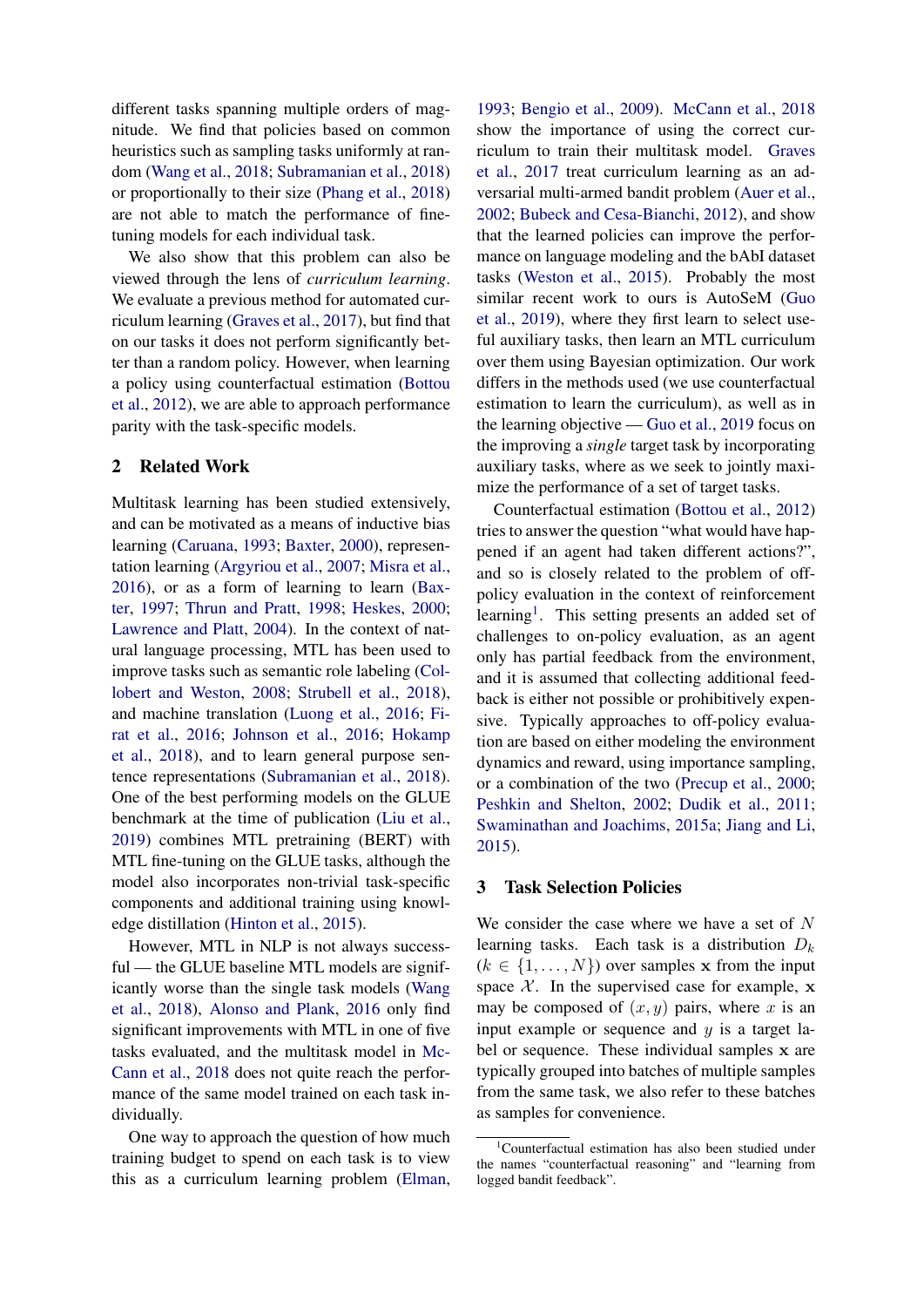A model over  $X$  has parameters  $\theta$ . A loss function  $L_k(\mathbf{x}, \theta)$  is defined for each task, with the expected loss for the  $k^{th}$  task given by

$$
\mathcal{L}_k(\theta) = \mathop{\mathbb{E}}_{\mathbf{x} \sim D_k} [L_k(\mathbf{x}, \theta)] \tag{1}
$$

The objective is to maximize the performance on all tasks, or to minimize the total loss:

$$
\mathcal{L}(\theta) = \frac{1}{N} \sum_{k=1}^{N} \mathcal{L}_k(\theta)
$$
 (2)

We assume that we have a fixed training budget of T steps. At each step  $t \in \{1, \ldots, T\}$ , a model samples task (or *action*) k according to a distribution defined by some *task selection policy*  $\pi$ , then processes the resulting sample and observes loss  $L_k(\mathbf{x}, \theta)$ . The probability of selecting a particular action at time t is given by  $\pi_t(k)$ . We use  $\theta_{\pi}$  to denote a model with parameters  $\theta$  that uses policy  $\pi$ , and  $\omega$  to refer to any additional parameters that  $\pi$ itself may have. In general,  $\omega$  may be a function of the sequence of the observed samples, losses and model parameters in the training history at time t. In this work we study different methods for specifying or learning  $\pi$ , and how these approaches influence  $\mathcal{L}(\theta_\pi)$ . We are primarily interested in cases where the model is a large neural network, and  $\{D_1, \ldots, D_k\}$  is a large dataset, so in general we seek methods that avoid evaluating  $\mathcal{L}(\theta_{\pi})$  for many different values of  $\pi$  as this is computationally slow and expensive.

### 3.1 Baseline (Heuristic) Policies

A common task selection policy is to sample from all tasks uniformly at random:

$$
\pi_t^{\text{RANDOM}}(k) = \frac{1}{N} \tag{3}
$$

This policy has been shown to be a strong baseline in previous work on curriculum learning [\(Graves](#page-8-3) [et al.,](#page-8-3) [2017\)](#page-8-3). Another common heuristic that we evaluate in this work is to sample tasks proportionally to their dataset size [\(Phang et al.,](#page-9-5) [2018\)](#page-9-5):

$$
\pi_t^{\text{TASK SIZE}}(k) = \frac{|D^k|}{\sum_{j=1}^N |D^j|} \tag{4}
$$

## 3.2 Learning Policies Using Automated Curriculum Learning

We also evaluate the approach to automated curriculum learning introduced in [Graves et al.,](#page-8-3) [2017,](#page-8-3)

which is briefly described here for reference. A curriculum of  $N$  tasks can be viewed as an  $N$ armed bandit. At each round (time step)  $t$  an agent uses a policy  $\pi$  to select an action and sees a reward  $r_t^{\text{ACL}}$ . The goal is to create a policy that maximizes the total reward from the bandit.

[Graves et al.,](#page-8-3) [2017](#page-8-3) use the Exp3.S algorithm [\(Auer et al.,](#page-8-14) [2002\)](#page-8-14) for their policy, which is an adaptation of the Exp3 algorithm to the nonstationary setting. Exp3 tries to minimize the regret with respect to a single best arm in hindsight, assuming an adversarial setting in which the distribution of rewards over arms can change at every time step. It does this by using importance sampled rewards to update a set of weights  $\omega$ , then acting stochastically according to a distribution based on these weights (with additional hyperparameters  $\eta$  and  $\epsilon$ ):

$$
\omega_{t,k} = \log\left[ (1 - \alpha_t) \exp\left\{ \omega_{t-1,k} + \eta \tilde{r}_{t-1,k} \right\} \right]
$$

$$
+ \frac{\alpha_t}{N-1} \sum_{j \neq k} \exp\left\{ \omega_{t-1,j} + \eta \tilde{r}_{t-1,j} \right\} \right]
$$

$$
\omega_{1,k} = 0 \quad \alpha_t = t^{-1}
$$

$$
\tilde{r}_{t,k} = \frac{r_t^{\text{ACL}} \mathbb{I}_{[a_t=k]}}{\rho_{t,k}}
$$

$$
\rho_{t,k} = \frac{e^{\omega_{t,k}}}{\sum_{j=1}^N e^{\omega_{t,j}}}
$$

$$
\pi_t^{\text{EXP3.S}}(k) = (1 - \epsilon)\rho_{t,k} + \frac{\epsilon}{N}
$$
(5)

## 3.2.1 Automated Curriculum Learning Reward Function

In [Graves et al.,](#page-8-3) [2017](#page-8-3) the underlying hypothesis is that the policy should produce a syllabus that focuses on tasks in order of increasing difficulty. This lead the authors to design and evaluate several different ways of encoding measures of the rate at which learning progresses into a samplelevel reward function. They find that the progress signal that they call *prediction gain* generally leads to the best performance across the tasks that they evaluated, and so that is the raw reward signal that we consider with  $\pi^{\text{EXP3.S}}$  here. Prediction gain is defined as the change in loss before and after training on a sample x (ie., after a gradient update):  $L_k(\mathbf{x}, \theta_{\pi^{\texttt{EXP3.S}}}) - L_k(\mathbf{x}, \theta'_{\pi^{\texttt{EXP3.S}}}).$ 

When computing  $\pi^{EXP3.5}$  we also follow the reward scaling process described in [Graves et al.,](#page-8-3) [2017.](#page-8-3) Reservoir sampling is used to maintain a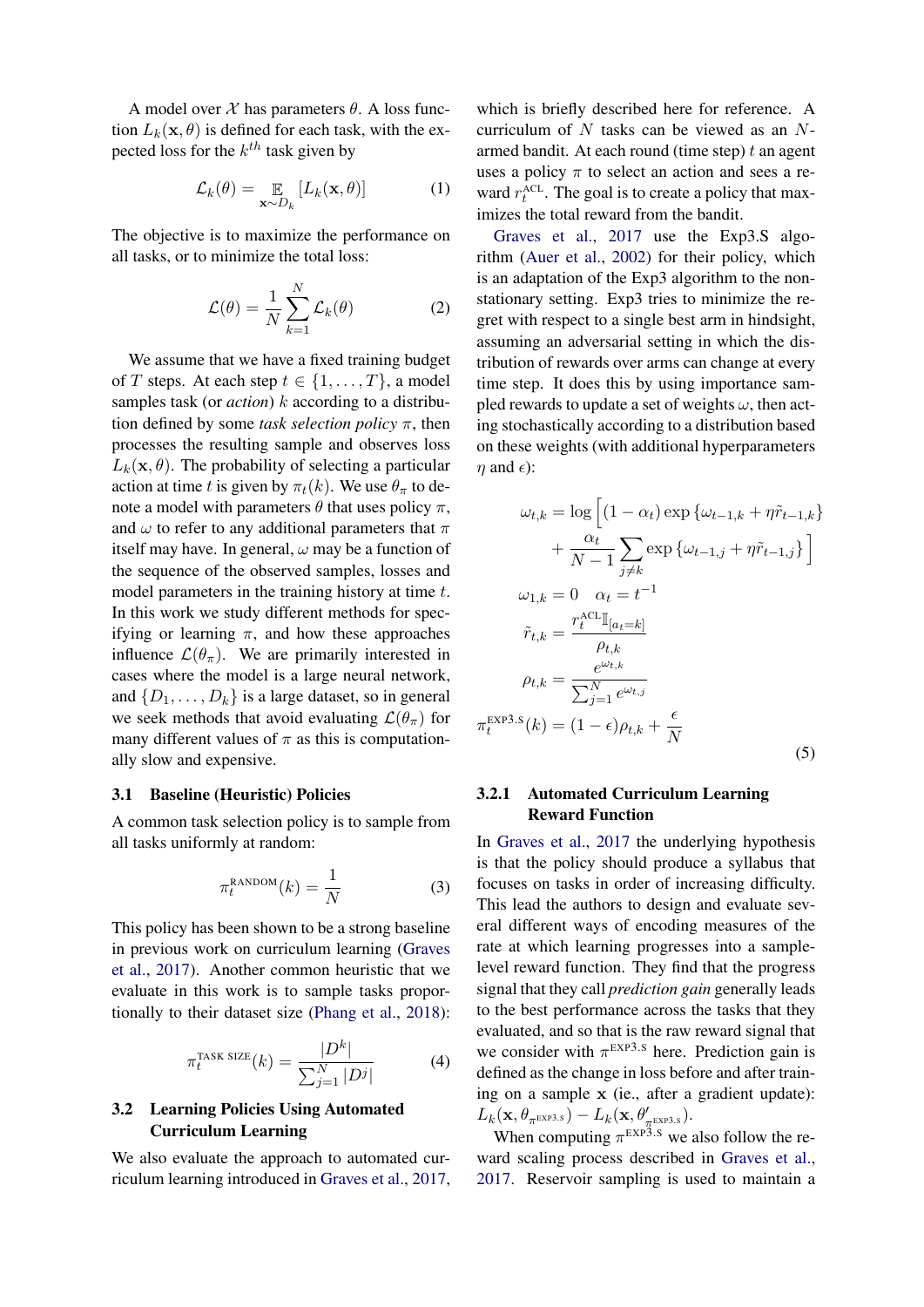representative sample of the unscaled reward history up to time  $t$ , and from this we compute the  $20<sup>th</sup>$  and  $80<sup>th</sup>$  percentiles as  $q_t^{20}$  and  $q_t^{80}$  respectively. The unscaled reward  $\hat{r}_t$  is then mapped to the interval  $[-1, 1]$ :

$$
r_t^{\text{ACL}} = \begin{cases} -1 & \text{if } \hat{r}_t < q_t^{20} \\ 1 & \text{if } \hat{r}_t > q_t^{80} \\ \frac{2(\hat{r}_t - q_t^{20})}{q_t^{80} - q_t^{20}} - 1 & \text{otherwise} \end{cases} \tag{6}
$$

## 3.3 Learning Policies Using Counterfactual Estimation

Automated curriculum learning using Exp3.S describes a method for online learning of task selection policies from bandit-style feedback. However in the context of MTL, the ability to learn online is typically not required — in many situations we have the ability to run multiple variations of a given experiment, and can potentially use the results of earlier training runs in order to improve our policies. Learning task selection policies can therefore be viewed as a problem of *counterfactual estimation*, where the goal is to use old policy data to improve on that policy without further interaction with the environment.

Most approaches to counterfactual estimation either model the reward generating process, use importance sampling to correct for the changes introduced by the new policy, or combine the two [\(Dudik et al.,](#page-8-17) [2011\)](#page-8-17). In the first case, the task initially reduces to a supervised regression problem, followed by a process of policy optimization using the reward model as the target reward that should be maximized. However, defining a suitable MTL sample-level reward function is nontrivial. In this work we are interested in maximizing the average performance of all training tasks, where performance is measured *at the end of the training run*. In problems with large models and/or datasets, this could take anywhere from hours to weeks to complete, and so the most obvious reward signal (final average performance) is very sparse and difficult to optimize as the time that this reward is observed at is potentially very delayed from the time when an action must be taken. We therefore tend to rely on reward signals that are defined in response to each action taken by the policy, with the hope that they correlate well with the desired global metric that we care about. We discuss the specific variant of the sample-level reward used in this work further in Section [3.3.3](#page-4-0) below.

As we are dealing with a surrogate reward signal, and previous work on reward modelling has found that this approach may not generalise well even with exact rewards [\(Beygelzimer and Lang](#page-8-18)[ford,](#page-8-18) [2009\)](#page-8-18), we instead focus on the counterfactual estimation methods that are based on importance sampling. We use the available data in a two-step process to create task selection policies:

- 1. Create an estimator to evaluate a given policy, using some set of logged policy probabilities, decisions and resulting rewards from some initial training run(s).
- 2. Create a new policy that maximises the expected reward according to this counterfactual estimator.

These steps are described in detail in Sections [3.3.1](#page-3-0) and [3.3.2](#page-4-1) respectively.

#### <span id="page-3-0"></span>3.3.1 Counterfactual Estimation

At each time step in a learning process, an MTL model selects a task to sample from using a policy  $\pi$ , and in response experiences a sample  $x_t$  and reward signal  $r_t(\mathbf{x}_t)$ . The probability of selecting each x is given by a distribution  $P(x|\pi)$ . The value of  $\pi$  is the expected reward obtained when selecting tasks using that policy:

$$
V(\pi) = \mathop{\mathbb{E}}_{\mathbf{x} \sim P(\mathbf{x}|\pi)} [r(\mathbf{x})] = \sum_{\mathbf{x}} P(\mathbf{x}|\pi) r(\mathbf{x}) \tag{7}
$$

 $V(\pi)$  can be estimated by sampling trajectories (or rollouts) from  $P(\mathbf{x}|\pi)^2$  $P(\mathbf{x}|\pi)^2$ :

$$
\hat{V}(\pi) = \frac{1}{T} \sum_{t=1}^{T} r_t(\mathbf{x}_t)
$$
\n(8)

In counterfactual estimation, the goal is to use rollouts from  $\pi$  to approximate the value of a different policy  $V(\pi^{\mathcal{C}})$ , under the assumption that we cannot sample directly from  $P(\mathbf{x}|\pi^c)$ . We also cannot evaluate the reward function for samples that are selected using  $\pi^c$  but not  $\pi$ . One way to estimate  $V(\pi^c)$  is to use importance sam-

<span id="page-3-1"></span> $2$ To simplify our notation it is assumed that we are just using a single rollout to compute  $\hat{V}(\pi)$ , but multiple rollouts could be used.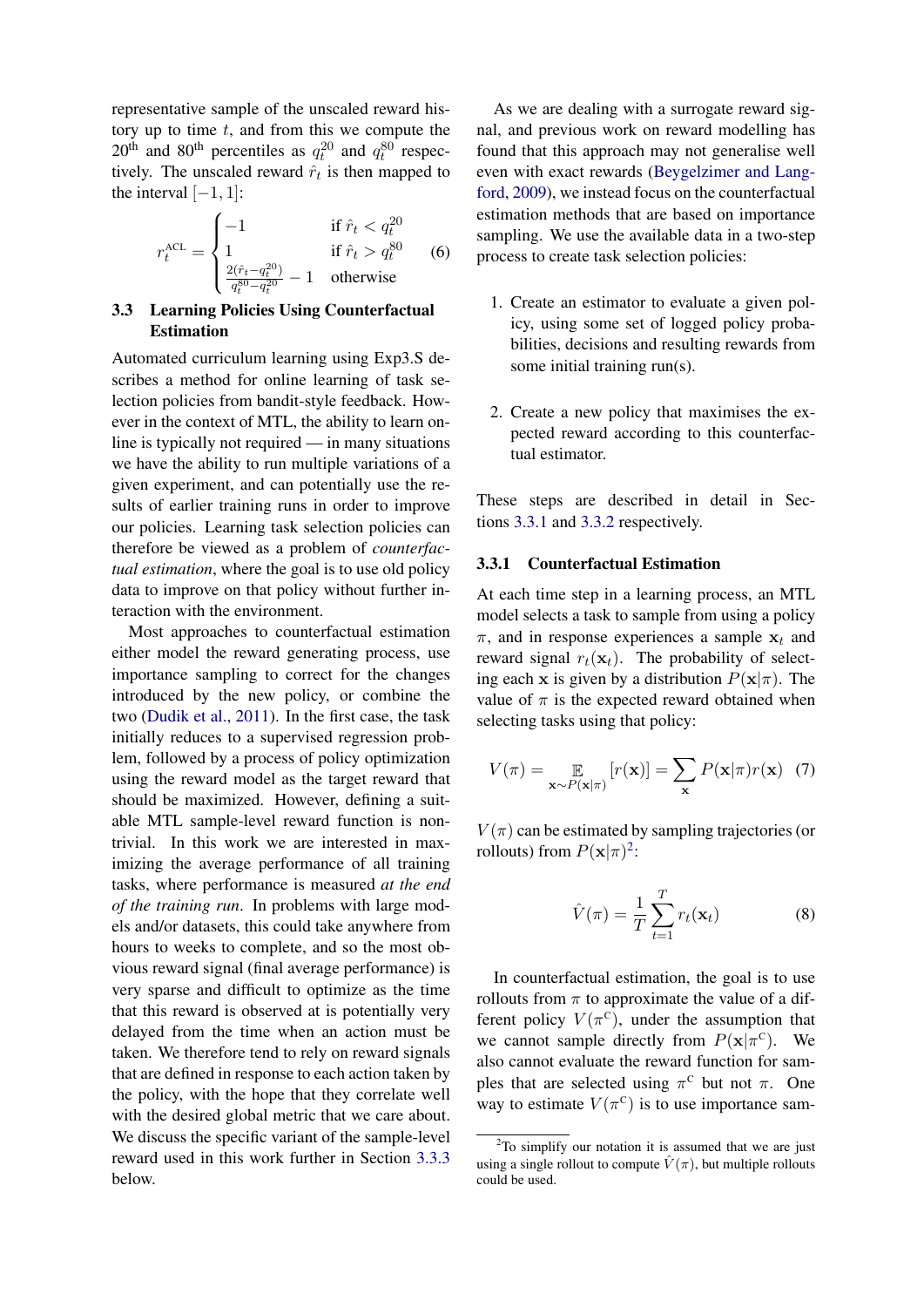pling [\(Rosenbaum and Rubin,](#page-9-20) [1983\)](#page-9-20):

$$
V(\pi^{\mathbf{C}}) = \sum_{\mathbf{x}} P(\mathbf{x}|\pi^{\mathbf{C}})r(\mathbf{x})
$$
  
\n
$$
= \sum_{\mathbf{x}} P(\mathbf{x}|\pi^{\mathbf{C}}) \frac{P(\mathbf{x}|\pi)}{P(\mathbf{x}|\pi)} r(\mathbf{x})
$$
  
\n
$$
= \sum_{\mathbf{x}} P(\mathbf{x}|\pi) \frac{P(\mathbf{x}|\pi^{\mathbf{C}})}{P(\mathbf{x}|\pi)} r(\mathbf{x})
$$
  
\n
$$
= \mathop{\mathbb{E}}_{\mathbf{x} \sim P(\mathbf{x}|\pi)} \left[ \frac{P(\mathbf{x}|\pi^{\mathbf{C}})}{P(\mathbf{x}|\pi)} r(\mathbf{x}) \right]
$$
 (9)

We can therefore use Monte Carlo to approximate  $V(\pi^c)$  while only relying on samples from  $P(\mathbf{x}|\pi)$ :

$$
\hat{V}_{\rm IS}(\pi^{\rm C}) = \frac{1}{T} \sum_{t=1}^{T} \frac{P(\mathbf{x}_t | \pi^{\rm C})}{P(\mathbf{x}_t | \pi)} r_t(\mathbf{x}_t)
$$
(10)

The importance sampling estimator (also known as the inverse propensity score estimator) is unbiased, and is defined as long as  $\pi$  has support everywhere that  $\pi^c$  does, or in other words if  $P(\mathbf{x}|\pi^c) > 0 \implies P(\mathbf{x}|\pi) > 0$ . In practise this is not a significant limitation, as we generally have full control over  $\pi$ , and so can ensure that it always assigns some probability mass to each task.

However, the importance sampling estimator is known to suffer from high variance [\(Bottou et al.,](#page-8-4) [2012;](#page-8-4) [Joachims et al.,](#page-9-21) [2018\)](#page-9-21). This problem is particularly noticeable in regions of the input space that are not well covered by the sampled policy  $\pi$  — if  $P(\mathbf{x}_t|\pi)$  is very low for a particular sample, then the importance weight  $\frac{P(\mathbf{x}_t | \pi^c)}{P(\mathbf{x}_t | \pi)}$  will be high (leading to inaccurate estimates) unless the reward for this sample is very low. Different estimators have been proposed that reduce this variance in some way, generally at the expense of adding some bias [\(Dudik et al.,](#page-8-17) [2011;](#page-8-17) [Bottou et al.,](#page-8-4) [2012\)](#page-8-4), but there is no single estimator that works best in all situations [\(Nedelec et al.,](#page-9-22) [2017\)](#page-9-22).

In this work we use the *weighted importance sampling* estimator [\(Rubinstein,](#page-9-23) [1981\)](#page-9-23) to reduce the variance of  $\hat{V}_{IS}$ , as it has been shown to work well in a variety of settings [\(Mahmood et al.,](#page-9-24) [2014;](#page-9-24) [Swaminathan and Joachims,](#page-10-3) [2015b;](#page-10-3) [Nedelec et al.,](#page-9-22) [2017\)](#page-9-22):

$$
Z = \frac{1}{T} \sum_{t=1}^{T} \frac{P(\mathbf{x}_t | \pi^c)}{P(\mathbf{x}_t | \pi)}
$$
  

$$
\hat{V}_{\text{WIS}}(\pi^c) = \frac{\hat{V_{\text{IS}}}(\pi^c)}{Z}
$$
 (11)

So far we have been assuming that the off-policy data is collected using a single policy  $\pi$ , but these methods can also be applied to data collected by multiple logging policies [\(Peshkin and Shelton,](#page-9-17) [2002;](#page-9-17) [Agarwal et al.,](#page-8-19) [2017\)](#page-8-19).

## <span id="page-4-1"></span>3.3.2 Counterfactual Estimation: Policy Improvement

The estimators described in Section [3.3.1](#page-3-0) can be used to evaluate arbitrary policies, and so they can be combined with policy search algorithms to learn an improved policy  $\pi^c$ . In general these policies may be dynamic, but here we consider fixed stochastic policies parameterised by a vector  $\omega$ , of the form:

$$
\pi_{\omega,t}^{\mathcal{C}}(k) = \frac{e^{\omega_k}}{\sum_{j=1}^{N} e^{\omega_j}}
$$
(12)

The learning objective is now to find an appropriate  $\omega$ :

$$
\max_{\omega} \hat{V}_{\text{WIS}}(\pi_{\omega,t}^{\text{C}})
$$
 (13)

To optimize for  $\omega$  we use Covariance-Matrix Adaptation Evolution Strategy (CMA-ES) [\(Hansen and Ostermeier,](#page-9-25) [2001\)](#page-9-25), as it has been shown to work well in low-dimensional parameter spaces [\(Ha and Schmidhuber,](#page-8-20) [2018\)](#page-8-20).

In initial experiments, we found that the output of  $V_{\text{WIS}}$  was still prone to overestimating the value of regions of the parameter space that were not well-represented in the data from the logging policy. In particular, it tended to assign high scores to policies with distributions that were very peaked around the individual tasks with the largest total reward. This is likely due to a combination of overfitting to a small amount of logging data, as well as deficiencies with the surrogate reward signal (described in Section [3.3.3\)](#page-4-0). We therefore introduced a regularization term to the objective, limiting the parameter space to regions where the policy retains larger entropy (H) values (weighted by a hyperparameter  $\lambda$ ):

$$
\max_{\omega} \left[ \hat{V}_{\text{WIS}}(\pi_{\omega,t}^{\text{C}}) + \lambda \mathbf{H}(\pi_{\omega,t}^{\text{C}}) \right] \tag{14}
$$

## <span id="page-4-0"></span>3.3.3 Counterfactual Estimation: Reward

To learn a task selection policy using counterfactual estimation we need to define a reward function r. Ideally, a policy that maximises the expected value of  $r$  will also minimise the average task loss  $\mathcal L$  at the end of training:

$$
\max_{\pi} \mathop{\mathbb{E}}_{\mathbf{x} \sim P(\mathbf{x}|\pi)} [r(\mathbf{x})] \approx \min_{\pi} \mathcal{L}(\theta_{\pi}). \tag{15}
$$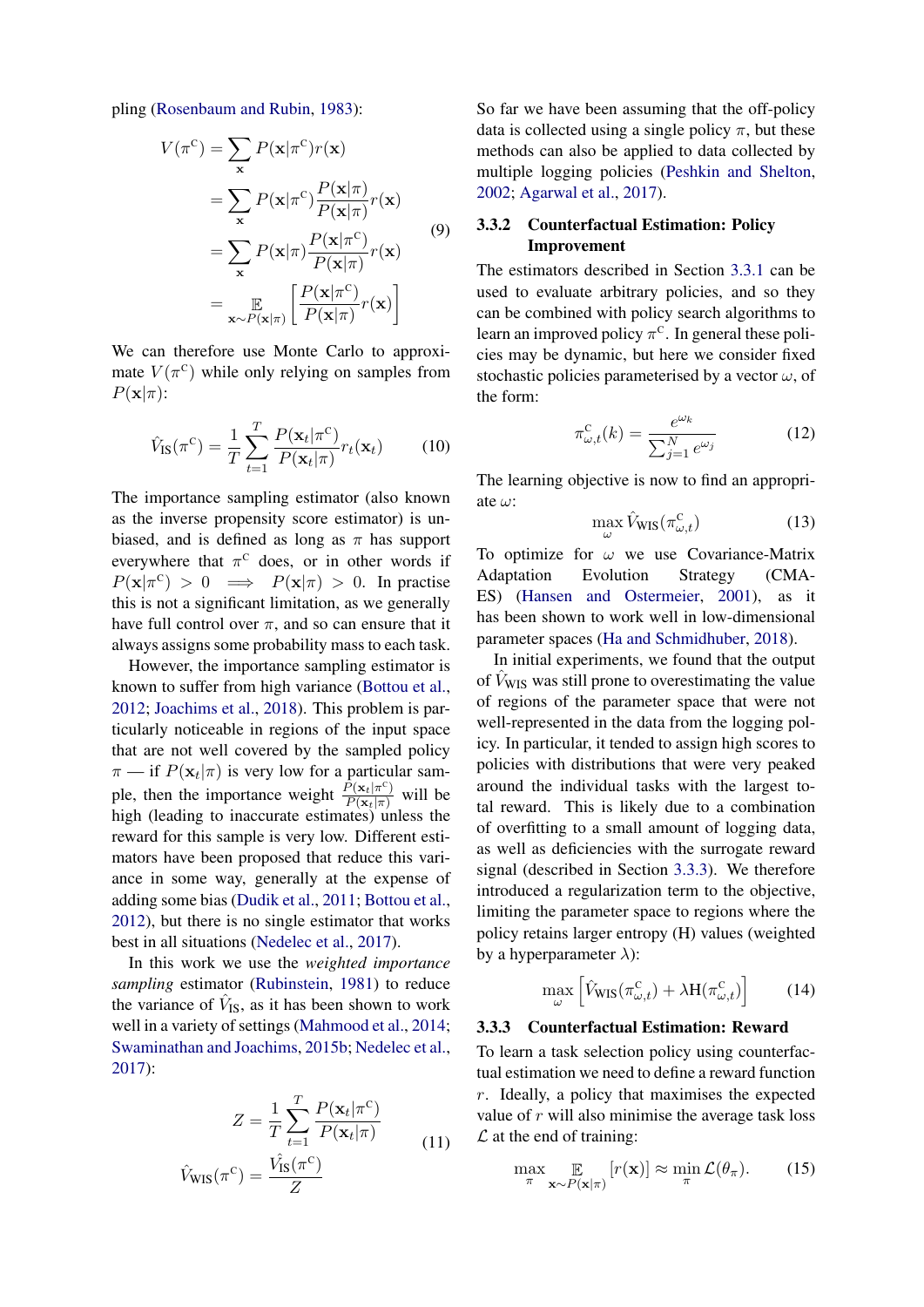We found that maximising the prediction gain reward proposed in [Graves et al.,](#page-8-3) [2017](#page-8-3) did not correlate well with minimising  $\mathcal L$  in our initial experiments, and so use a slightly different reward formulation here. Intuitively, as we want to maximise the average task performance, we want to incentivise spending more time on tasks that are performing poorly at a given phase of the training process, as long as we are continuing to make progress on those tasks. We want to penalise sampling from tasks that are not improving, as this is a waste of effort, regardless of their overall performance.

Concretely, we assume that the sample loss for a given task  $L_k$  is a negative log likelihood value. We compare  $L_k$  at time t with  $L_k$  at time  $t - \delta_k$ , which is the time at which we *last sampled from the same task*. If the difference between the two  $(\Delta_L)$  is negative (ie., the loss has decreased), then the reward received by the model for this action is  $1.0 - P(x|\theta)$ , so the model receives a reward in the interval  $[0, 1]$ , with higher values for sampling from tasks that are performing poorly. If  $\Delta_L \geq 0$ , the reward is 0. This reward process is described in Equation [16.](#page-5-0)

<span id="page-5-0"></span>
$$
\Delta_L = L_k(\mathbf{x}_t, \theta_t) - L_k(\mathbf{x}_{t-\delta_k}, \theta_{t-\delta_k})
$$
  

$$
r_t = \begin{cases} 1.0 - e^{-L_k(\mathbf{x}_t, \theta_t)} & \text{if } \Delta_L < 0 \\ 0 & \text{otherwise} \end{cases}
$$
 (16)

## 4 Experiments

To compare the different task selection policies for MTL we evaluate their performance on two tasks: a toy bandit-style problem, and the GLUE benchmark for natural language understanding. Further details are given in Sections [4.1](#page-5-1) and [4.2](#page-5-2) respectively.

### <span id="page-5-1"></span>4.1 Bandit Example

Our first experiment aims to verify that our approach to learning task selection policies works in a synthetic setting, that was designed to be a simplified environment that still presents some of the challenges that are experienced with MTL in more realistic scenarios. We define an MTL bandit as a bandit with  $N$  arms, representing our  $N$  tasks. We assume that the goal is to sample from these arms according to some fixed oracle distribution  $\pi$ <sup>ORACLE</sup> that is unknown to the agent interacting with the bandit environment. At the start of the experiment we sample  $\pi^{\text{ORACLE}} \sim \text{Dir}(\alpha^{\text{MTL}})$ , and

the same  $\pi^{ORACLE}$  is used for all experiment runs. Each arm has an associated score ( $score_k$ ), which is initially zero. Each arm is assigned a maximum probability value ( $\text{MaxP}_k$ ) that it can obtain in the range [0.5, 1.0], and then establishes a learning increment (LI) using the formula:

$$
LI_k = \text{MaxP}/(T * \pi^{\text{ORACLE}}(k))
$$

where  $k$  is the arm and  $T$  is the number of steps. Each arm is also assigned a forget increment  $(FI_k)$ , which is a random number in the range  $[0.0, 0.01]$ multiplied by  $LI_k$ . At each time step, if arm k is selected, score<sub>k</sub> is incremented by  $LI_k$  (and constrained to be  $\leq$  MapP<sub>k</sub>), simulating some improvement on that task. Similarly,  $score_k$  is reduced by  $FI_k$  (constrained to be  $\geq$  0) for all tasks at each time step, whether that task was selected or not, simulating some form of forgetting on each task. score<sub>k</sub> for the k selected by the policy being evaluated is computed before and after applying  $LI_k$  and FI<sub>k</sub>, and is used to compute rewards  $r^{\text{ACL}}$ and r for  $\pi^{\text{EXP3.S}}$  and  $\pi^{\text{C}}$  respectively.

The MTL bandit creates an environment in which successful agents must learn to sample from all tasks periodically so as not to "forget", but should learn that some tasks need to be sampled from more than others in order to maximise the overall average score. We evaluated  $\pi^{\text{RANDOM}}$ ,  $\pi^{\text{EXP3.S}}$  and  $\pi^{\text{C}}$  on this task. In [Graves et al.,](#page-8-3) [2017](#page-8-3) the authors used the same hyperparameters for all experiments, and so we use the same settings here:  $\eta = 10^{-3}$ ,  $\epsilon = 0.05$ . To set the  $\pi^{\text{C}}$ entropy weight  $\lambda$ , we perform a grid search over  $\{0.1, 0.15, 0.2, 0.25\}$ , and select the best performing value (0.2). For CMA-ES we used 20 iterations with a population size of 64.  $\pi^c$  is computed based on 2 iterations of policy improvement, starting from a random uniform policy (ie.,  $\pi^{\text{RANDOM}}$ ). For the MTL bandit, we set  $N = 8$ and  $\alpha^{\text{MTL}} = 2.0$ . We run each policy 10 times (with different initial random seeds). The results are shown in Figure [1.](#page-6-0) None of the methods are able to fully match the oracle performance, but our counterfactual method comes close. The random policy and Exp3.S perform similarly, both noticeably worse than the counterfactual policy.

#### <span id="page-5-2"></span>4.2 GLUE

We evaluated the task selection policies in a more challenging and realistic environment the GLUE benchmark. GLUE performance is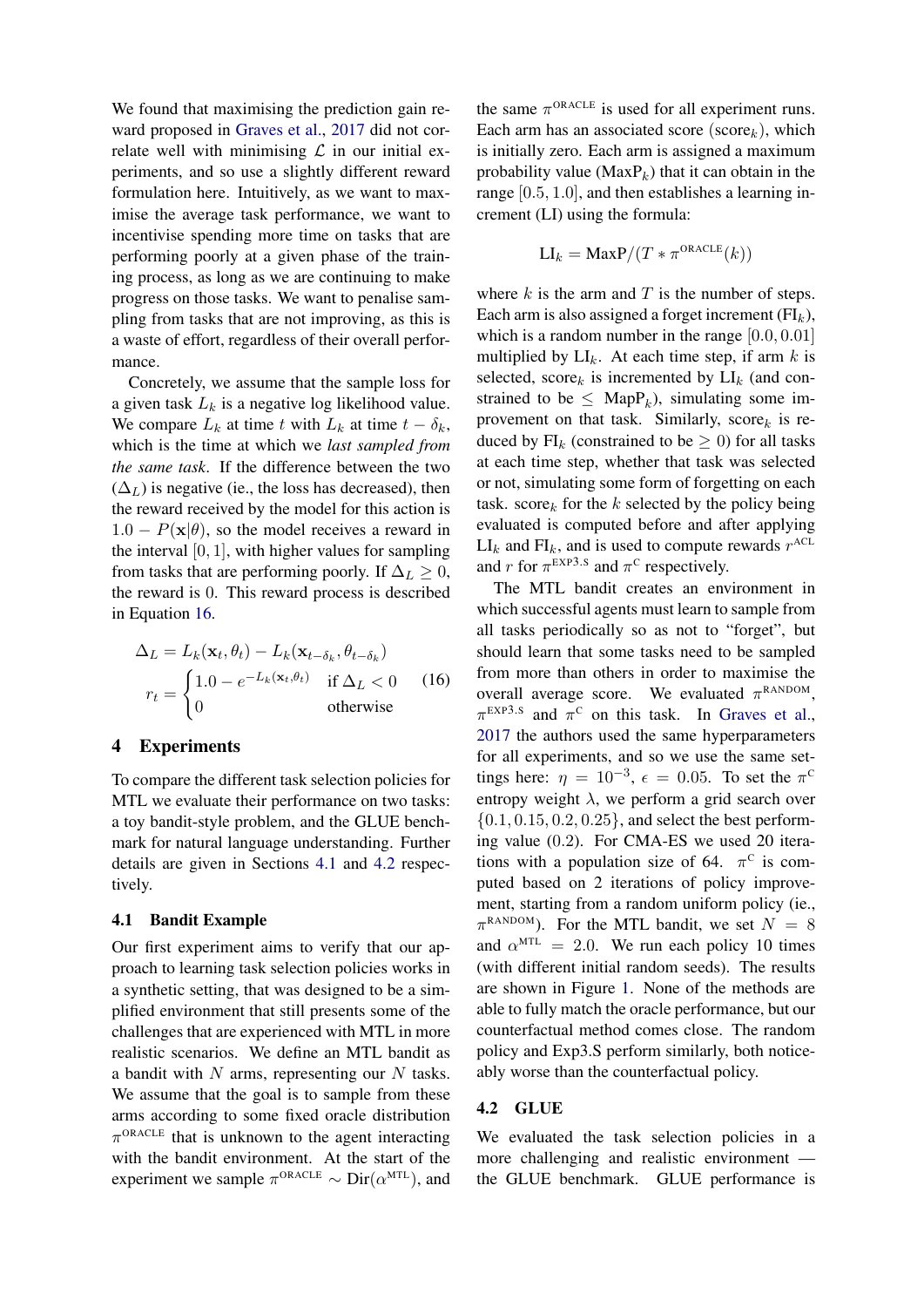<span id="page-6-0"></span>

Figure 1: Average score across all 8 arms over time for each policy. Each line is the median value over 10 seeds, with shaded regions encompassing all seeds.

based on an average score across the following tasks: CoLA (the Corpus of Linguistic Acceptability), MNLI (Multi-Genre Natural Language Inference), MRPC (the Microsoft Research Paraphrase Corpus), QNLI (Question Natural Language Inference, a version of the Stanford Question Answering Dataset), QQP (Quora Question Pairs), RTE (Recognizing Textual Entailment), SST-2 (the Stanford Sentiment Treebank), STS-B (the Semantic Textual Similarity Benchmark), and WNLI (Winograd Natural Language Inference). We refer readers to [Wang et al.,](#page-10-0) [2018](#page-10-0) for further details on the various tasks.

We use the same underlying model with identical hyperparameters to evaluate each policy, only varying the policy itself and the random seed for each run. We use the pretrained  $BERT_{BASE}$  model, and follow a similar procedure to fine-tune on GLUE to the one described by the BERT authors in [Devlin et al.,](#page-8-1) [2018.](#page-8-1) We take the final hidden vector corresponding to the first input token as the representation of the sentence (or sentence pair) for each task. The only task-specific parameters that are used are for the output layers for each task (mapping from the BERT hidden size to the number of output labels that task), all other model parameters are shared across all tasks. One departure from the details in [Devlin et al.,](#page-8-1) [2018](#page-8-1) is that we use a maximum sequence length of 256 (instead of 512), as we don't notice a significant performance difference, and it allows us to fit one full batch (size 16) into memory on an NVIDIA P100 GPU. We use a learning rate of  $2e^{-5}$ , and train for 200000 steps. To match the evaluation in [Devlin](#page-8-1) [et al.,](#page-8-1) [2018,](#page-8-1) we only train on 8 of the GLUE tasks, excluding WNLI. When reporting GLUE test set results, we output the majority class label for the WNLI task. For  $\pi$ <sup>EXP3.s</sup> we again use  $\eta = 10^{-3}$ ,  $\epsilon = 0.05$ .  $\pi^c$  is computed based on a single policy improvement iteration, starting from the output of  $\pi^{\text{RANDOM}}$ . We used 50 iterations of CMA-ES with a population size of 64. We compute  $\pi^{\text{c}}$  distributions for each  $\lambda$  value in {0.1, 0.15, 0.2} and run one iteration for each policy. We then pick the highest performing model ( $\lambda = 0.15$ ) and use this policy for additional runs. We run the experiment 3 times for each policy, with different random seeds each time.

<span id="page-6-1"></span>

Figure 2: Average dev set score across 8 GLUE tasks (excluding WNLI) over time for each policy. Each line is the median value over 3 seeds, with shaded regions encompassing all seeds.

Figure [2](#page-6-1) shows average scores on the GLUE dev set over time for each policy, with the final scores for each individual task given in Table [1.](#page-7-0) As in the bandit experiment, we find that  $\pi^{\text{RANDOM}}$  and  $\pi^{\text{EXP3.S}}$  perform similarly on average, with neither reaching the final performance of our counterfactual method  $\pi^C$ .  $\pi^{TASK\, SIZE}$  performs much worse than all other methods, as the large differences in dataset sizes cause smaller tasks like CoLA to be under-sampled by this policy.

We evaluated the best performing model using  $\pi^c$  on the GLUE test set to make a better comparison with single-task fine-tuning of  $BERT_{BASE}$ , and give the results in Table [2.](#page-7-1) The MTL model comes close to the GLUE score of the single-task fine-tuned models, albeit with some differences in the individual task performances. The MTL model is noticeably worse on CoLA, MNLI matched and STS-B, considerably better on RTE, and similar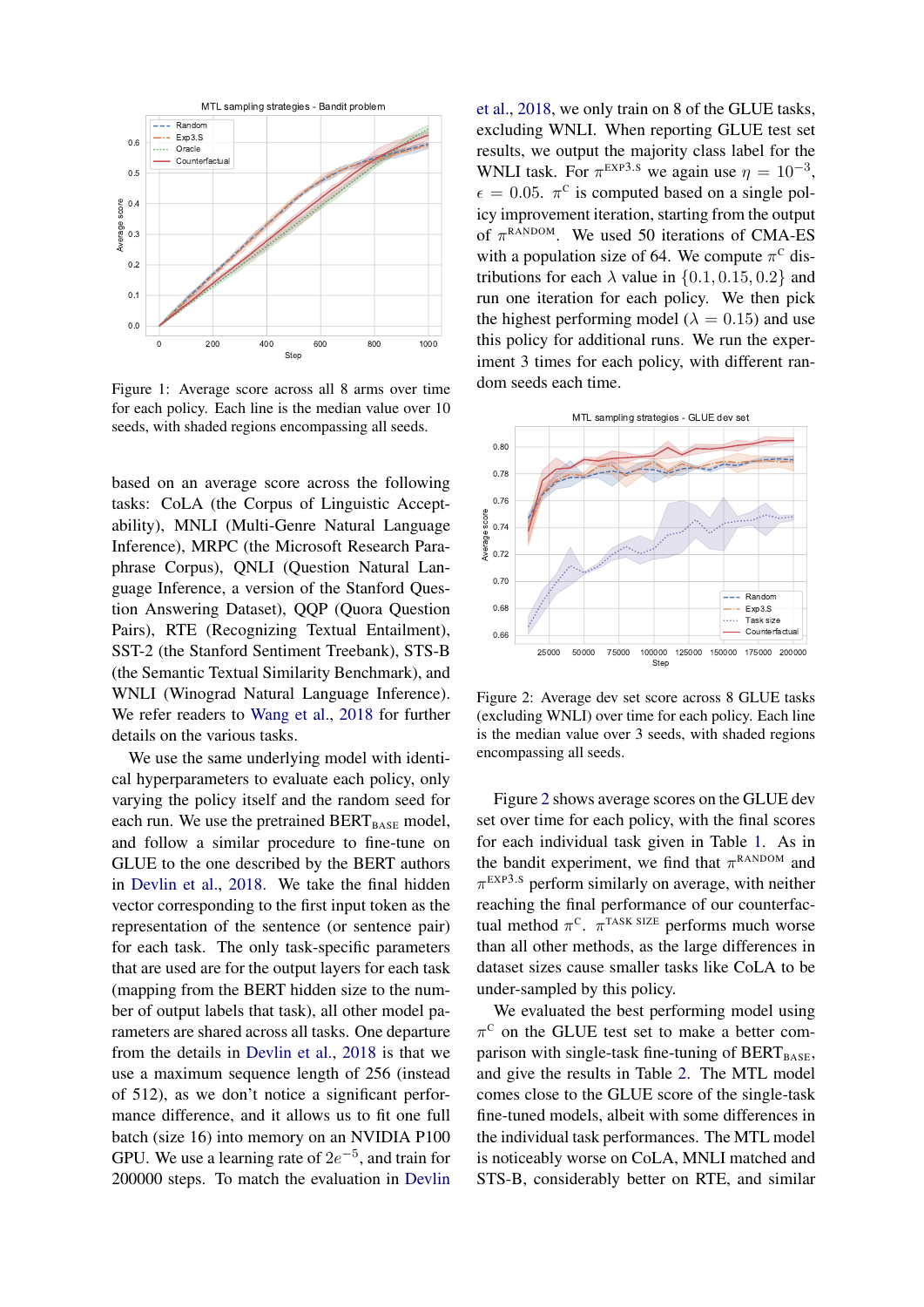<span id="page-7-0"></span>

| <b>Policy</b>            | Average CoLA MNLI MRPC QNLI QQP RTE SST-2 STS-B |      |      |      |      |      |      |           |      |
|--------------------------|-------------------------------------------------|------|------|------|------|------|------|-----------|------|
| $\pi$ RANDOM             | 79.1                                            | 48.2 | 82.9 | 88.8 | 88.2 | 86.9 |      | 73.4 92.1 | 72.1 |
| $\pi^{\text{TASK SIZE}}$ | 74.9                                            | 18.5 | 83.6 | 86.1 | 77.4 | 88.6 | 77.2 | 90.6      | 76.6 |
| $\pi$ EXP3.S             | 78.9                                            | 49.2 | 83.6 | 87.6 | 87.3 | 83.7 |      | 74.5 91.8 | 73.8 |
| $\pi^{\text{C}}$         | 80.5                                            | 50.1 | 83.8 | 90.0 | 88.0 | 87.0 | 77.5 | 92.0      | 75.6 |

Table 1: Individual task scores on the GLUE dev set for each task selection policy. For tasks with multiple metrics, the task score is the average of their values, and we show the average task score across all 3 random seeds.

<span id="page-7-1"></span>

| Task              | Single task | MTL $\pi^{\rm C}$ |
|-------------------|-------------|-------------------|
| CoLA              | 52.1        | 48.5              |
| MNLI (m/mm)       | 84.6/83.4   | 83.5/83.1         |
| <b>MRPC</b>       | 88.9/84.8   | 88.0/83.7         |
| <b>ONLI</b>       | 90.5        | 90.5              |
| <b>OOP</b>        | 71.2/89.2   | 70.4/88.7         |
| <b>RTE</b>        | 66.4        | 74.5              |
| $SST-2$           | 93.5        | 93.1              |
| STS-B             | 87.1/85.1   | 80.7/80.6         |
| <b>WNLI</b>       | 65.1        | 65.1              |
| <b>GLUE</b> Score | 78.3        | 77.9              |

Table 2: GLUE test set results, comparing the singletask fine-tuning results for BERT with MTL fine-tuning using our learned policy  $\pi^c$ .

on the remaining tasks.

### 4.3 Discussion

Our experiments show that choosing an appropriate task selection policy can have a large impact on MTL performance, as highlighted by the gap between the best and worst polices on the GLUE dataset. We see large performance gains for MTL on the RTE task in particular as reported in previous work [\(Wang et al.,](#page-10-0) [2018;](#page-10-0) [Devlin et al.,](#page-8-1) [2018\)](#page-8-1), however the introduction of our task selection policy is not sufficient to prevent some reduction in performance on CoLA, MNLI matched and STS-B. We also note that a uniform random policy is a strong baseline in both of our experimental settings, which confirms findings (on a different set of experiments) in [Graves et al.,](#page-8-3) [2017.](#page-8-3)

One weakness with our counterfactual method is the need to weight the estimation of the target policy with a regularising entropy term, requiring an additional hyperparameter that must be tuned. We believe that this is largely due to a deficiency in our surrogate sample-level reward definition, perhaps this would not be necessary if we could devise a reward signal that aligns better with the global MTL objective. However, we are able to learn an improved policy on the GLUE benchmark with a relatively low number of training runs (4 in total, including parameter tuning) — one initial run with a uniform random policy followed by 3 to pick the entropy weight.

The policy learned by our method on the GLUE dataset is shown in Table [3.](#page-8-21) In general we see that the tasks with larger datasets are sampled more frequently, but that it is important to boost the relative probability of sampling from tasks with smaller datasets to maintain performance on them. Task size alone is not completely indicative of sampling frequency for our learned policy, as evidenced by STS-B and SST-2 being weighted similarly despite an order of magnitude difference in their respective training set sizes, and the difference in weight between MNLI and QQP which have similar training set sizes. Our results support previous findings that it is often beneficial in MTL to spend more time on difficult or larger tasks (a strategy that is sometimes referred to as "anti-curriculum) [\(McCann et al.,](#page-9-15) [2018;](#page-9-15) [Hokamp](#page-9-26) [et al.,](#page-9-26) [2019\)](#page-9-26), while suggesting a means for learning how to weight the tasks automatically.

### 5 Conclusion

We evaluated several approaches to creating task selection policies for multitask learning, and highlighted that in the context of the GLUE benchmark, the choice of policy can have a large effect on overall performance. We showed how the problem of task selection is related to the areas of curriculum learning and off-policy evaluation, and suggested an approach based on counterfactual estimation that leads to improved performance on a synthetic bandit-style task, as well as on the more challenging GLUE tasks. Interesting possibilities for future work include extending our learned policies to be dynamic (instead of fixed stochas-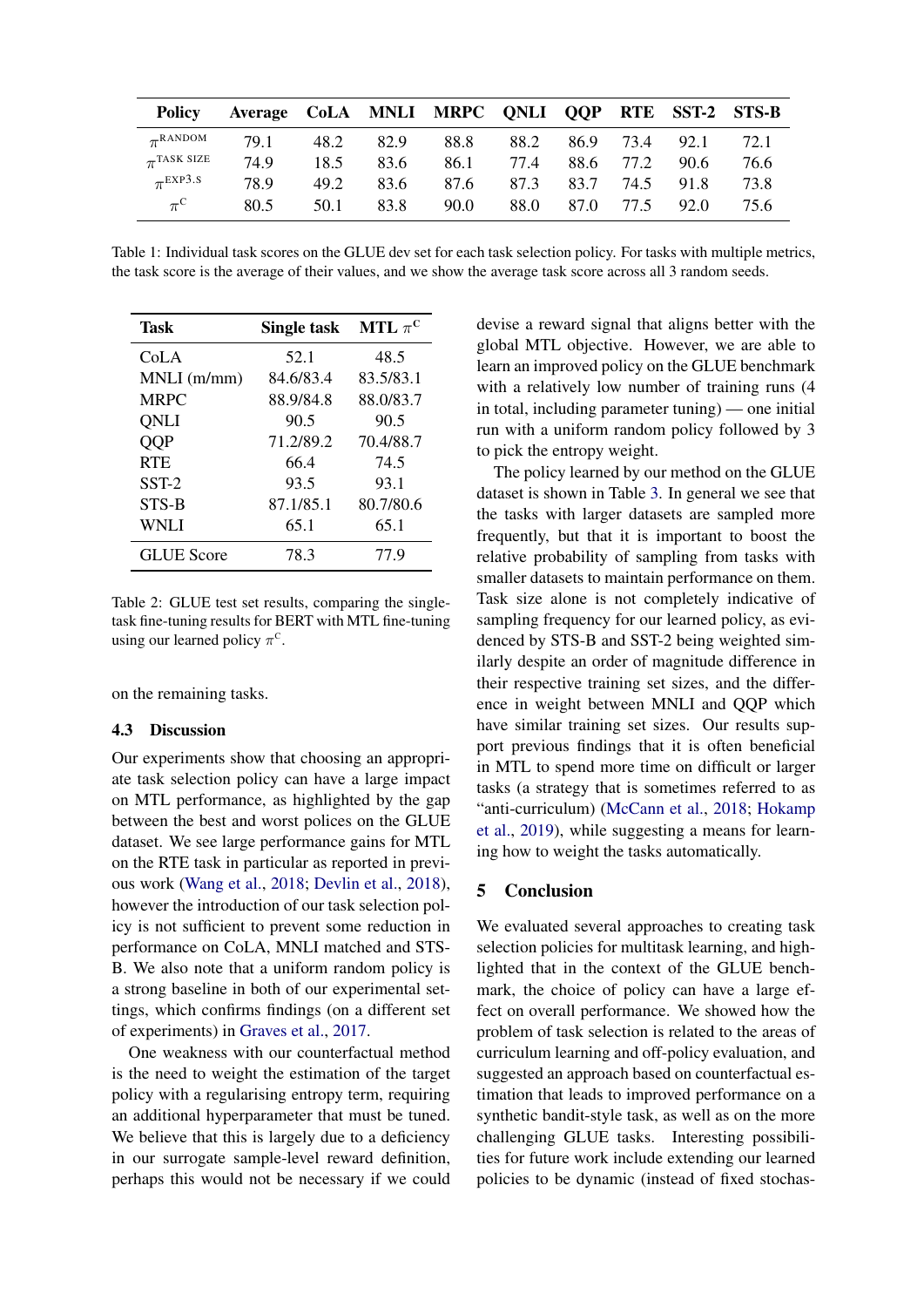<span id="page-8-21"></span>

| Task        | $\pi^C$ (Task) | $ D^{\text{Task}} $ |
|-------------|----------------|---------------------|
| CoLA        | 0.089          | 10k                 |
| <b>MNLI</b> | 0.255          | 393k                |
| <b>MRPC</b> | 0.086          | 4k                  |
| <b>ONLI</b> | 0.134          | 108k                |
| <b>OOP</b>  | 0.154          | 400k                |
| <b>RTE</b>  | 0.086          | 2.7k                |
| SST-2       | 0.094          | 67k                 |
| STS-B       | 0.102          | 7k                  |

Table 3: The fixed stochastic policy learned on the GLUE tasks using our counterfactual method (rounded to 3 decimal places), and the size of the respective training sets.

tic), evaluating additional counterfactual estimators [\(Nedelec et al.,](#page-9-22) [2017\)](#page-9-22), and devising (or learning) improved sample-level reward signals.

## References

- <span id="page-8-19"></span>Aman Agarwal, Soumya Basu, Tobias Schnabel, and Thorsten Joachims. 2017. [Effective Evaluation us](https://doi.org/10.1145/3097983.3098155)[ing Logged Bandit Feedback from Multiple Log](https://doi.org/10.1145/3097983.3098155)[gers.](https://doi.org/10.1145/3097983.3098155) *Proceedings of the 23rd ACM SIGKDD International Conference on Knowledge Discovery and Data Mining - KDD '17*, pages 687–696.
- <span id="page-8-11"></span>Héctor Martínez Alonso and Barbara Plank. 2016. [When is multitask learning effective? Semantic se](http://arxiv.org/abs/1612.02251)[quence prediction under varying data conditions.](http://arxiv.org/abs/1612.02251) *arXiv:1612.02251 [cs]*.
- <span id="page-8-7"></span>Andreas Argyriou, Theodoros Evgeniou, and Massimiliano Pontil. 2007. Multi-Task Feature Learning. In *N Advances in Neural Information Processing Systems*.
- <span id="page-8-14"></span>Peter Auer, Nicolò Cesa-Bianchi, Yoav Freund, and Robert E. Schapire. 2002. [The Nonstochastic Mul](https://doi.org/10.1137/S0097539701398375)[tiarmed Bandit Problem.](https://doi.org/10.1137/S0097539701398375) *SIAM Journal on Computing*, 32(1):48–77.
- <span id="page-8-6"></span>J. Baxter. 2000. [A Model of Inductive Bias Learning.](https://doi.org/10.1613/jair.731) *Journal of Artificial Intelligence Research*, 12:149– 198.
- <span id="page-8-8"></span>Jonathan Baxter. 1997. A Bayesian/information theoretic model of learning to learn via multiple task sampling. *Machine Learning*, 28(1):7–39.
- <span id="page-8-13"></span>Yoshua Bengio, Jérôme Louradour, Ronan Collobert, and Jason Weston. 2009. [Curriculum learning.](https://doi.org/10.1145/1553374.1553380) In *Proceedings of the 26th Annual International Conference on Machine Learning - ICML '09*, pages 1– 8, Montreal, Quebec, Canada. ACM Press.
- <span id="page-8-18"></span>Alina Beygelzimer and John Langford. 2009. [The Off](http://arxiv.org/abs/0812.4044)[set Tree for Learning with Partial Labels.](http://arxiv.org/abs/0812.4044) In *Proceedings of the 15th ACM SIGKDD International*

*Conference on Knowledge Discovery and Data Mining*, pages 129–138.

- <span id="page-8-4"></span>Léon Bottou, Jonas Peters, Joaquin Quiñonero-Candela, Denis X Charles, D Max Chickering, Elon Portugaly, Dipankar Ray, Patrice Simard, and Ed Snelson. 2012. Counterfactual Reasoning and Learning Systems. *CoRR*, abs-1209-2355:56.
- <span id="page-8-15"></span>Sébastien Bubeck and Nicolò Cesa-Bianchi. 2012. [Re](http://arxiv.org/abs/1204.5721)[gret Analysis of Stochastic and Nonstochastic Multi](http://arxiv.org/abs/1204.5721)[armed Bandit Problems.](http://arxiv.org/abs/1204.5721) *Foundations and Trends in Machine Learning*, 5(1):1–122.
- <span id="page-8-5"></span>Rich Caruana. 1993. Multitask Learning: A Knowledge-Based Source of Inductive Bias. In *Proceedings of the Tenth International Conference on Machine Learning*.
- <span id="page-8-2"></span>Rich Caruana. 1997. Multitask Learning. *Machine Learning*, 28(1):41–75.
- <span id="page-8-9"></span>Ronan Collobert and Jason Weston. 2008. [A unified ar](https://doi.org/10.1145/1390156.1390177)[chitecture for natural language processing.](https://doi.org/10.1145/1390156.1390177) *Proceedings of the 25th international conference on Machine learning - ICML '08*, 20(1):160–167.
- <span id="page-8-0"></span>Andrew M. Dai and Quoc V. Le. 2015. Semisupervised Sequence Learning. *Advances in Neural Information Processing Systems (NIPS '15)*, pages 1–9.
- <span id="page-8-1"></span>Jacob Devlin, Ming-Wei Chang, Kenton Lee, and Kristina Toutanova. 2018. [BERT: Pre-training of](http://arxiv.org/abs/1810.04805) [Deep Bidirectional Transformers for Language Un](http://arxiv.org/abs/1810.04805)[derstanding.](http://arxiv.org/abs/1810.04805) *arXiv:1810.04805 [cs]*.
- <span id="page-8-17"></span>Miroslav Dudik, John Langford, and Lihong Li. 2011. [Doubly Robust Policy Evaluation and Learning.](http://arxiv.org/abs/1103.4601) *arXiv:1103.4601 [cs, stat]*.
- <span id="page-8-12"></span>Jeffrey L. Elman. 1993. [Learning and development in](https://doi.org/10.1016/0010-0277(93)90058-4) [neural networks: The importance of starting small.](https://doi.org/10.1016/0010-0277(93)90058-4) *Cognition*, 48(1):71–99.
- <span id="page-8-10"></span>Orhan Firat, Kyunghyun Cho, and Yoshua Bengio. 2016. [Multi-Way, Multilingual Neural Machine](https://doi.org/10.18653/v1/N16-1101) [Translation with a Shared Attention Mechanism.](https://doi.org/10.18653/v1/N16-1101) In *Proceedings of the 2016 Conference of the North American Chapter of the Association for Computational Linguistics: Human Language Technologies*, pages 866–875, San Diego, California. Association for Computational Linguistics.
- <span id="page-8-3"></span>Alex Graves, Marc G Bellemare, and Jacob Menick. 2017. Automated Curriculum Learning for Neural Networks.
- <span id="page-8-16"></span>Han Guo, Ramakanth Pasunuru, and Mohit Bansal. 2019. AutoSeM: Automatic Task Selection and Mixing in Multi-Task Learning. In *Proceedings of NAACL-HLT*, pages 3520–3531.
- <span id="page-8-20"></span>David Ha and Jürgen Schmidhuber. 2018. [Recurrent](https://doi.org/10.5281/zenodo.1207631) [World Models Facilitate Policy Evolution.](https://doi.org/10.5281/zenodo.1207631) In *Advances in Neural Information Processing Systems 31*, pages 2451–2463.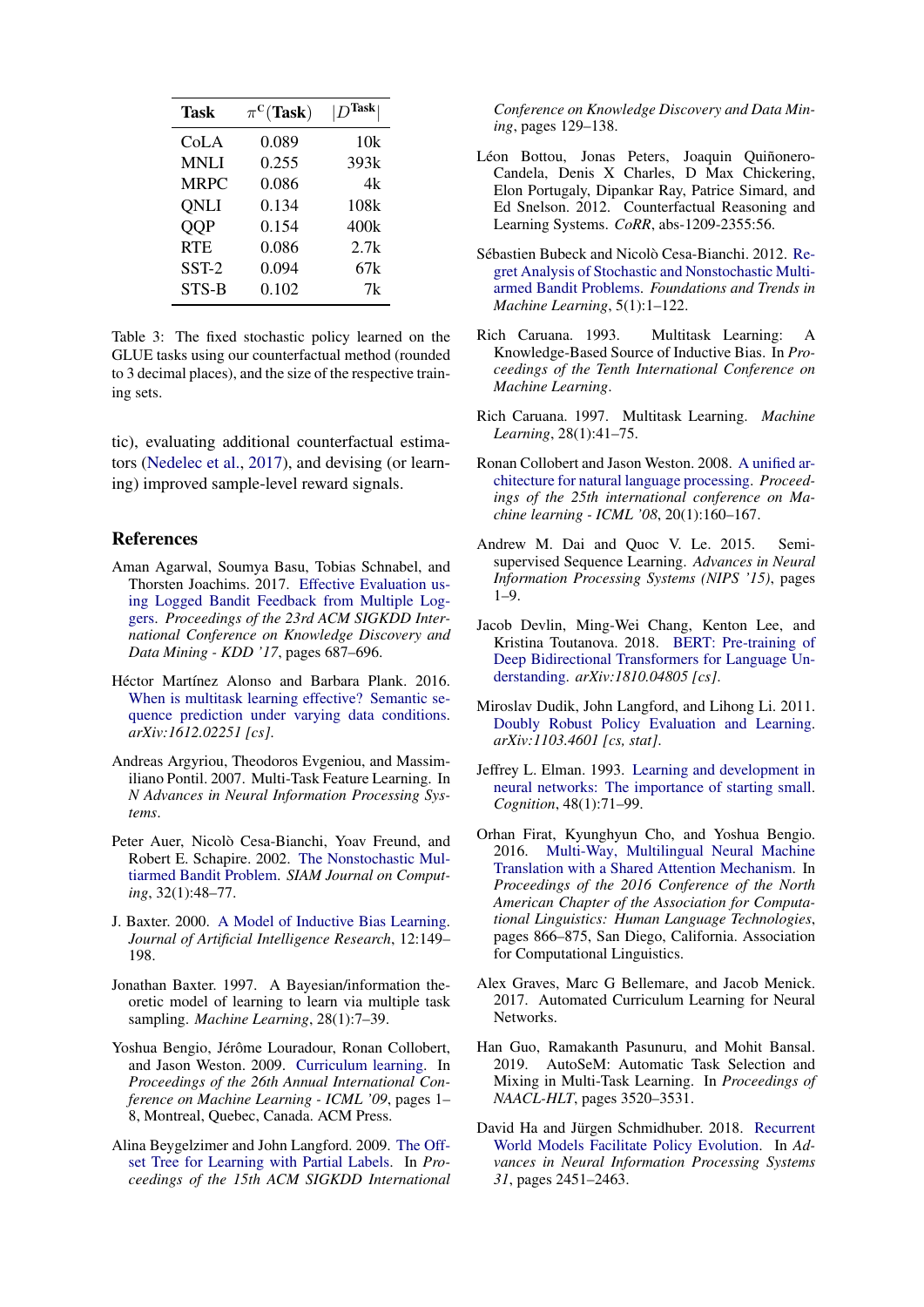- <span id="page-9-25"></span>Nikolaus Hansen and Andreas Ostermeier. 2001. [Com](https://doi.org/10.1162/106365601750190398)[pletely Derandomized Self-Adaptation in Evolution](https://doi.org/10.1162/106365601750190398) [Strategies.](https://doi.org/10.1162/106365601750190398) *Evolutionary Computation*, 9(2):159– 195.
- <span id="page-9-7"></span>Tom Heskes. 2000. Empirical Bayes for Learning to Learn. In *Proceedings of the Seventeenth International Conference on Machine Learning*, pages 367– 364.
- <span id="page-9-14"></span>Geoffrey Hinton, Oriol Vinyals, and Jeff Dean. 2015. [Distilling the Knowledge in a Neural Network.](http://arxiv.org/abs/1503.02531) *arXiv:1503.02531 [cs, stat]*.
- <span id="page-9-26"></span>Chris Hokamp, John Glover, and Demian Gholipour. 2019. [Evaluating the Supervised and Zero-shot](http://arxiv.org/abs/1906.09675) [Performance of Multi-lingual Translation Models.](http://arxiv.org/abs/1906.09675) *arXiv:1906.09675 [cs]*.
- <span id="page-9-12"></span>Chris Hokamp, Sebastian Ruder, and John Glover. 2018. [Off-the-Shelf Unsupervised NMT.](http://arxiv.org/abs/1811.02278) *arXiv:1811.02278 [cs]*.
- <span id="page-9-1"></span>Jeremy Howard and Sebastian Ruder. 2018. Universal Language Model Fine-tuning for Text Classification.
- <span id="page-9-19"></span>Nan Jiang and Lihong Li. 2015. [Doubly Robust Off](http://arxiv.org/abs/1511.03722)[policy Value Evaluation for Reinforcement Learn](http://arxiv.org/abs/1511.03722)[ing.](http://arxiv.org/abs/1511.03722) *arXiv:1511.03722 [cs, stat]*.
- <span id="page-9-21"></span>Thorsten Joachims, Adith Swaminathan, and Maarten de Rijke. 2018. Deep learning with logged bandit feedback. page 12.
- <span id="page-9-11"></span>Melvin Johnson, Mike Schuster, Quoc V. Le, Maxim Krikun, Yonghui Wu, Zhifeng Chen, Nikhil Thorat, Fernanda Viegas, Martin Wattenberg, Greg Corrado, ´ Macduff Hughes, and Jeffrey Dean. 2016. [Google's](https://doi.org/10.3115/v1/P15-1002) [Multilingual Neural Machine Translation System:](https://doi.org/10.3115/v1/P15-1002) [Enabling Zero-Shot Translation.](https://doi.org/10.3115/v1/P15-1002) pages 1–17.
- <span id="page-9-8"></span>Neil D. Lawrence and John C. Platt. 2004. [Learn](https://doi.org/10.1145/1015330.1015382)[ing to learn with the informative vector machine.](https://doi.org/10.1145/1015330.1015382) In *Twenty-First International Conference on Machine Learning - ICML '04*, page 65, Banff, Alberta, Canada. ACM Press.
- <span id="page-9-13"></span>Xiaodong Liu, Pengcheng He, Weizhu Chen, and Jianfeng Gao. 2019. [Improving Multi-Task Deep Neu](http://arxiv.org/abs/1904.09482)[ral Networks via Knowledge Distillation for Natural](http://arxiv.org/abs/1904.09482) [Language Understanding.](http://arxiv.org/abs/1904.09482) *arXiv:1904.09482 [cs]*.
- <span id="page-9-10"></span>Minh-Thang Luong, Quoc V. Le, Ilya Sutskever, Oriol Vinyals, and Lukasz Kaiser. 2016. Multi-task Sequence to Sequence Learning. *Iclr*, (c):1–9.
- <span id="page-9-24"></span>A Rupam Mahmood, Hado Van Hasselt, and Richard Sutton. 2014. Weighted importance sampling for off-policy learning with linear function approximation. In *Advances in Neural Information Processing Systems 27*, pages 3014–3022.
- <span id="page-9-15"></span>Bryan McCann, Nitish Shirish Keskar, Caiming Xiong, and Richard Socher. 2018. [The Natural Language](http://arxiv.org/abs/1806.08730) [Decathlon: Multitask Learning as Question Answer](http://arxiv.org/abs/1806.08730)[ing.](http://arxiv.org/abs/1806.08730) *arXiv:1806.08730 [cs, stat]*.
- <span id="page-9-6"></span>Ishan Misra, Abhinav Shrivastava, Abhinav Gupta, and Martial Hebert. 2016. [Cross-stitch Networks for](http://arxiv.org/abs/1604.03539) [Multi-task Learning.](http://arxiv.org/abs/1604.03539) *arXiv:1604.03539 [cs]*.
- <span id="page-9-22"></span>Thomas Nedelec, Nicolas Le Roux, and Vianney Perchet. 2017. [A comparative study of counterfac](http://arxiv.org/abs/1704.00773)[tual estimators.](http://arxiv.org/abs/1704.00773) *arXiv:1704.00773 [cs, stat]*.
- <span id="page-9-17"></span>Leonid Peshkin and Christian R Shelton. 2002. Learning from Scarce Experience. In *Proceedings of the Nineteenth International Conference on Machine Learning*, pages 498–505.
- <span id="page-9-0"></span>Matthew E. Peters, Mark Neumann, Mohit Iyyer, Matt Gardner, Christopher Clark, Kenton Lee, and Luke Zettlemoyer. 2018. [Deep contextualized word rep](http://arxiv.org/abs/1802.05365)[resentations.](http://arxiv.org/abs/1802.05365) *arXiv:1802.05365 [cs]*.
- <span id="page-9-5"></span>Jason Phang, Thibault Févry, and Samuel R. Bowman. 2018. [Sentence Encoders on STILTs: Supplemen](http://arxiv.org/abs/1811.01088)[tary Training on Intermediate Labeled-data Tasks.](http://arxiv.org/abs/1811.01088) *arXiv:1811.01088 [cs]*.
- <span id="page-9-16"></span>Doina Precup, Richard S Sutton, and Satinder Singh. 2000. Eligibility Traces for Off-Policy Policy Evaluation. In *Proceedings of the Seventeenth International Conference on Machine Learnin*, pages 759– 766.
- <span id="page-9-2"></span>Alec Radford, Karthik Narasimhan, Tim Salimans, and Ilya Sutskever. 2018. Improving Language Understanding by Generative Pre-Training. *OpenAI Technical Report*.
- <span id="page-9-3"></span>Pranav Rajpurkar, Jian Zhang, Konstantin Lopyrev, and Percy Liang. 2016. SQuAD: 100,000+ Questions for Machine Comprehension of Text. (ii).
- <span id="page-9-20"></span>Paul R. Rosenbaum and Donald B. Rubin. 1983. The Central Role of the Propensity Score in Observational Studies for Causal Effects.pdf. *Biometrika*, 70(1):41–55.
- <span id="page-9-23"></span>Reuven Rubinstein. 1981. *Simulation and the Monte Carlo Method*. Wiley, New York.
- <span id="page-9-9"></span>Emma Strubell, Patrick Verga, Daniel Andor, David Weiss, and Andrew McCallum. 2018. [Linguistically-Informed Self-Attention for Seman](https://doi.org/10.18653/v1/D18-1548)[tic Role Labeling.](https://doi.org/10.18653/v1/D18-1548) In *Proceedings of the 2018 Conference on Empirical Methods in Natural Language Processing*, pages 5027–5038, Brussels, Belgium. Association for Computational Linguistics.
- <span id="page-9-4"></span>Sandeep Subramanian, Adam Trischler, Yoshua Bengio, and Christopher J. Pal. 2018. [Learning General](http://arxiv.org/abs/1804.00079) [Purpose Distributed Sentence Representations via](http://arxiv.org/abs/1804.00079) [Large Scale Multi-task Learning.](http://arxiv.org/abs/1804.00079) *arXiv:1804.00079 [cs]*.
- <span id="page-9-18"></span>Adith Swaminathan and Thorsten Joachims. 2015a. [Batch Learning from Logged Bandit Feedback](https://doi.org/10.1145/2740908.2742564) [through Counterfactual Risk Minimization.](https://doi.org/10.1145/2740908.2742564) In *Proceedings of the 24th International Conference on World Wide Web - WWW '15 Companion*, pages 939–941, Florence, Italy. ACM Press.